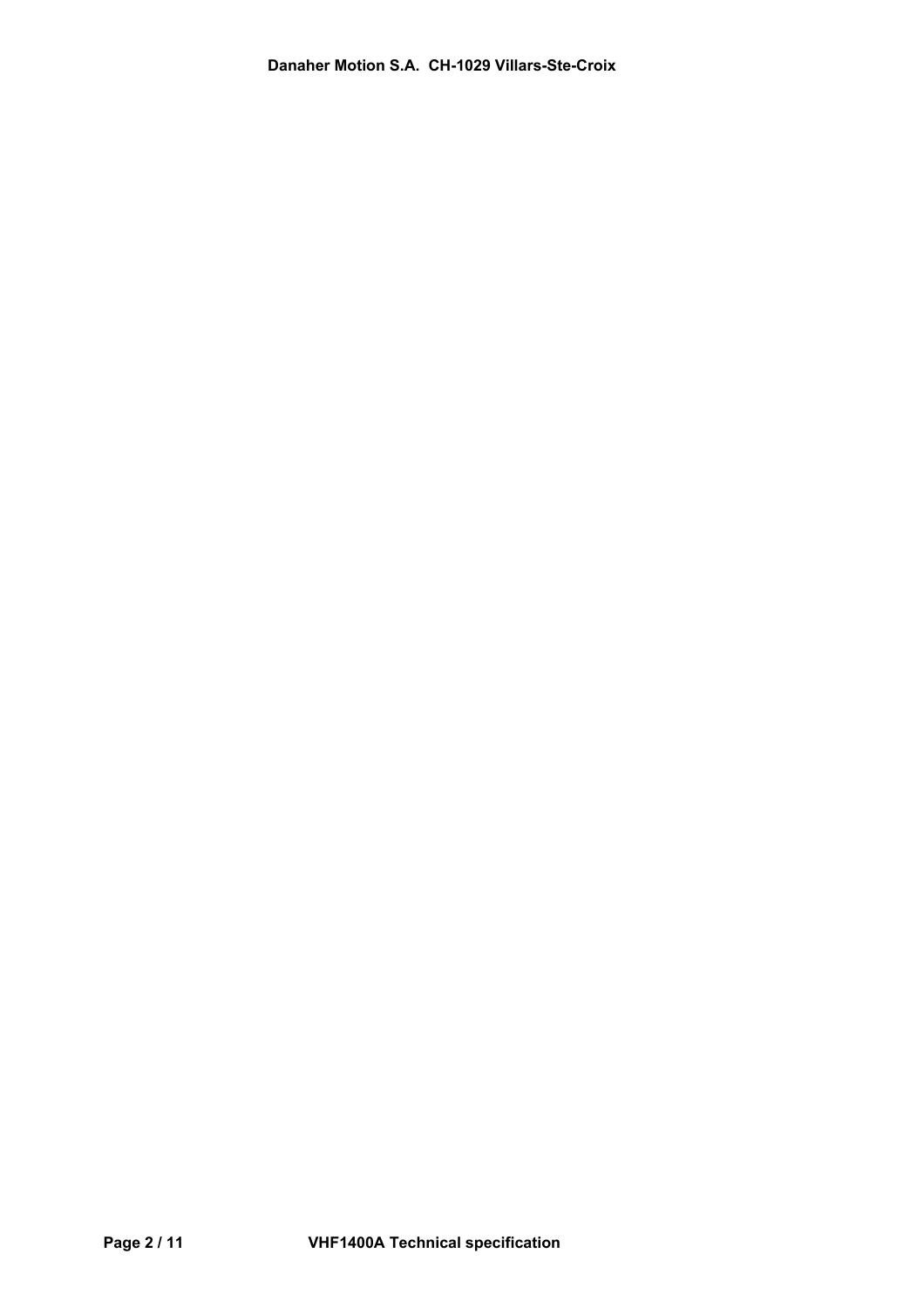This page is intentionally not used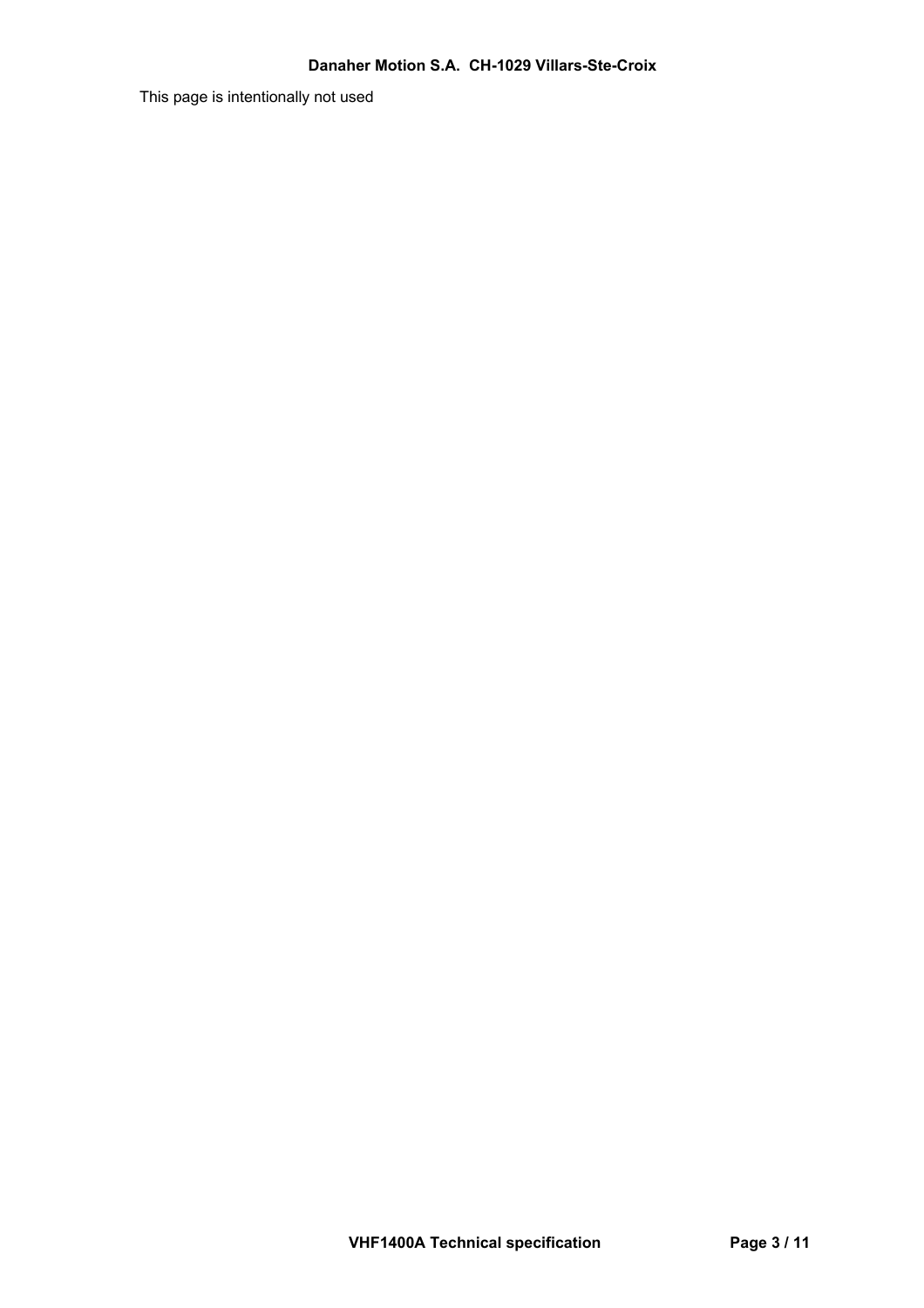#### *Modifications reserved*

## **Product basics**

- The **VHF1400A** is a **Flux Vector Drive** designed for application up to **1400 Hz**. The **VHF1400A** family consists of 6 models with a peak output rating of **15 to 90 kVA.**
- The KEYPAD PC580 control unit can be integrated on the front panel or supplied as a separate remote control unit.
- The drive is equipped with a RS485 serial link.
- All units are standard with line regeneration.
- Easy adaptation to the motor's parameters using the **Auto-Tuning** process.
- The **VHF1415A and VHF1430A are UL certified**
- **UL certification** of the **VHF1440A, 1455A, 1472A, 1490A** is in process

## **Main technical data**

- Input voltage, all units, 3 x 200 V to 3 x 480 V auto-ranging, no line transformer
- Output voltage  $V_{RMS}$ : 0 ...  $U_{IN}$
- Output frequency range 0 … 1400 Hz
- Ambient temperature 40°C
- Continuous current overload 120% without time limitation
- Max current overload 150% for 1 min / 10 min
- Short-circuit protection: suitable for use on a circuit capable of delivery not more than 5000 A<sub>RMS</sub> symmetrical Amperes, 480 V maximum.

## **Current and Power ratings**

| <b>Model</b>     |         | <b>Output Current ARMS</b>                                              |      | <b>Typical motor power</b> |  |  |
|------------------|---------|-------------------------------------------------------------------------|------|----------------------------|--|--|
|                  | Nominal | Continuous<br>Peak                                                      |      | kW@ 3 x 400 V              |  |  |
| <b>VHF1415A</b>  | 15      | 18                                                                      | 22.5 | 7.5                        |  |  |
| <b>VHF1430A</b>  | 30      | 36                                                                      | 45   | 15                         |  |  |
| Input current:   |         | All units are rated for a maximal input current of 32 ARMS              |      |                            |  |  |
| Input terminals: |         | 10 mm <sup>2</sup>                                                      |      |                            |  |  |
| Input cables:    |         | Minimum section 6 mm <sup>2</sup> resp. AWG 10                          |      |                            |  |  |
|                  |         | Use copper conductors 75°C only                                         |      |                            |  |  |
|                  |         | <b>Overload protection:</b> An external overload protection is required |      |                            |  |  |

| <b>Model</b>     |         | <b>Output Current ARMS</b>                                                         |      | <b>Typical motor power</b> |  |  |
|------------------|---------|------------------------------------------------------------------------------------|------|----------------------------|--|--|
|                  | Nominal | Continuous                                                                         | Peak | kW@ 3 x 400 V              |  |  |
| <b>VHF1440A</b>  | 40      | 48                                                                                 | 60   | 22                         |  |  |
| <b>VHF1455A</b>  | 55      | 66                                                                                 | 83   | 30                         |  |  |
| Input current:   |         | All units are rated for a maximal input current of 63 ARMS                         |      |                            |  |  |
| Input terminals: |         | 16 mm <sup>2</sup> (oversized terminal, will accept up to 25 mm <sup>2</sup> wire) |      |                            |  |  |
| Input cables:    |         | Minimum section 16 mm <sup>2</sup> resp. AWG 6                                     |      |                            |  |  |
|                  |         | Use copper conductors 75°C only                                                    |      |                            |  |  |
|                  |         | <b>Overload protection:</b> An external overload protection is required            |      |                            |  |  |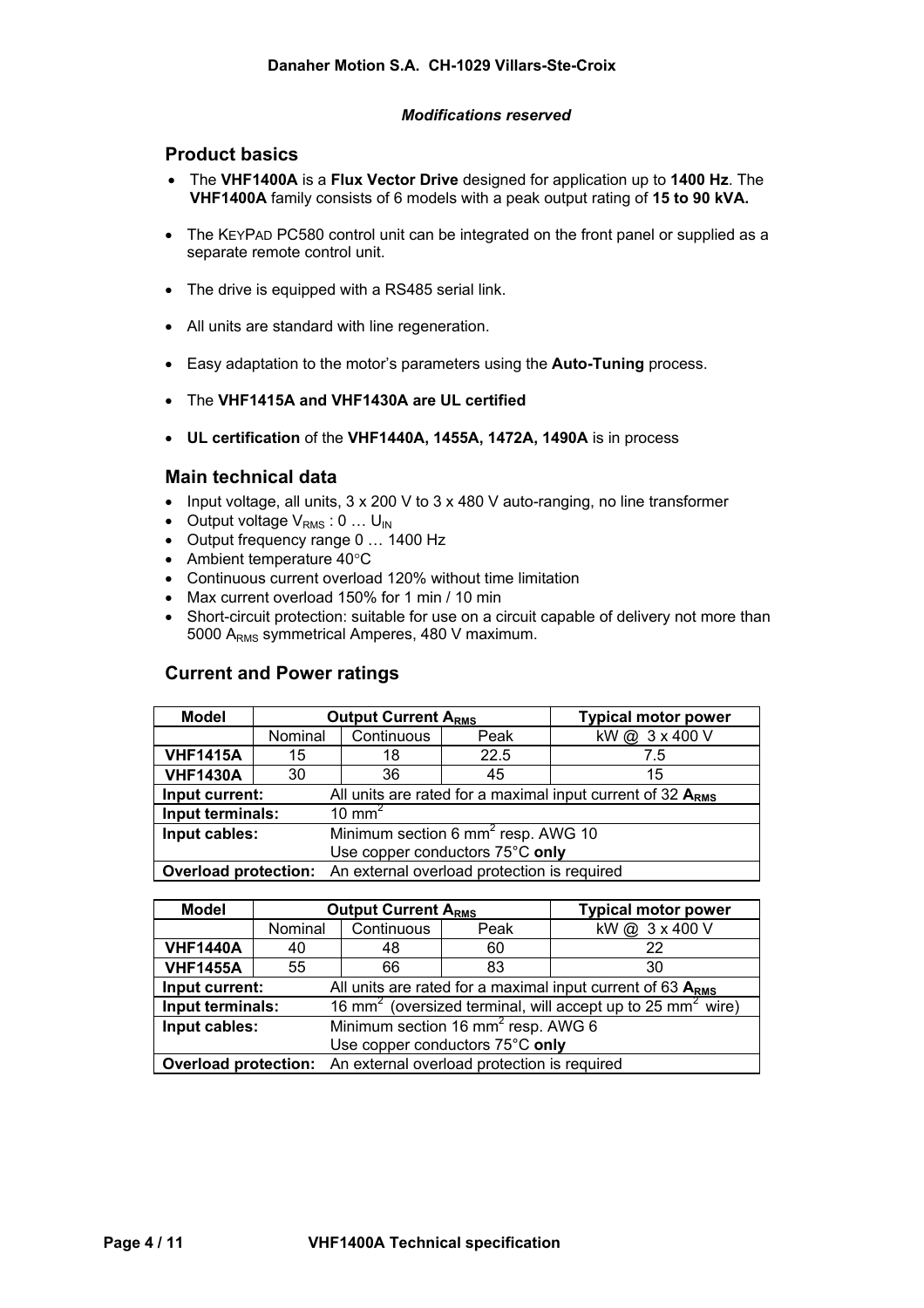## **Danaher Motion S.A. CH-1029 Villars-Ste-Croix**

| <b>Model</b>     |         | <b>Output Current ARMS</b>                                              |     | <b>Typical motor power</b> |  |  |
|------------------|---------|-------------------------------------------------------------------------|-----|----------------------------|--|--|
|                  | Nominal | Continuous<br>Peak                                                      |     | kW@ 3 x 400 V              |  |  |
| <b>VHF1472A</b>  | 73      | 90                                                                      | 110 | 40                         |  |  |
| <b>VHF1490A</b>  | 90      | 110                                                                     | 135 | 50                         |  |  |
| Input current:   |         | All units are rated for a maximal input current of 90 $ARMS$            |     |                            |  |  |
| Input terminals: |         | $35 \text{ mm}^2$                                                       |     |                            |  |  |
| Input cables:    |         | Minimum section 25 mm <sup>2</sup> resp. AWG 3                          |     |                            |  |  |
|                  |         | Use copper conductors 75°C only                                         |     |                            |  |  |
|                  |         | <b>Overload protection:</b> An external overload protection is required |     |                            |  |  |

# **Type Part Numbering**

| VHF14xxA1-xxx                                          | With PC580 on front cover                                          |  |  |
|--------------------------------------------------------|--------------------------------------------------------------------|--|--|
| VHF14xxA0-xxx                                          | With PC580 on remote position, customer mounted                    |  |  |
| VHFy1400A2-xxx                                         | Drive integrated in IP54 cabinet, PC580 on front door              |  |  |
|                                                        | $U = \text{fan cooling}, V = \text{Heat exchange air / air}$<br>V. |  |  |
|                                                        | W = heat exchange air / water, $Q = air$ conditioning              |  |  |
| NOTE: The versions without KEYPAD PC are not available |                                                                    |  |  |
| xxx available to define customer specific version      |                                                                    |  |  |

# **Connecting the VHF drive using a transformer**

The VHF Flux Vector Drive with line regeneration has been design for **direct connection** to any 3 phases voltage between 200 and 480 V.

**CAUTION: If you need to match the nominal voltage of the motor with the line voltage, respectively the output voltage of the drive, the transformer must be inserted BETWEEN the drive and the motor and NOT in the front of the drive. A mismatching of the line voltage and the motor voltage can leads to motor damages.** 

## **This is mandatory to:**

- Safely regen into the line during the deceleration without tripping the drive with the message "Mains out of tolerances"
- Protect the input rectifier from voltage peaks

When regenerating direct into the mains, the impedance of the power supply network is very low and no increase of the input voltage can be seen.

Using a line transformer in front of the drive will completely change the behavior of the system. During the regenerative process, the input voltage of the drive respectively the secondary voltage of the transformer will increase due to the impedance represented by the transformer inductance. Voltage increases over 20 % has been measured and the input over-voltage protection of the drive was activated.

The software input protection accept as being within the tolerances, any input voltages between 200 V – 15% and 480 V +10% i.e. any voltage between 170 VAC and 530 VAC. Only if the input voltage is outside of this range, the drive will trip and the message "mains out of tolerances" displayed.

## **Motor protection chokes**

For enhanced performances of the VHF1400A and the driven **induction motor**, it is strongly recommended to use line chokes between the drive and the motor to protect the motor from high current peaks.

Suggested choke values: **60** µ**H** for the VHF1415A, 1430A, 1440A, and 1455A **30** µ**H** for the VHF1472A and 1490A

For **synchromous motor** a higher value is required. Please consult the motor manufacturer for optimal selection.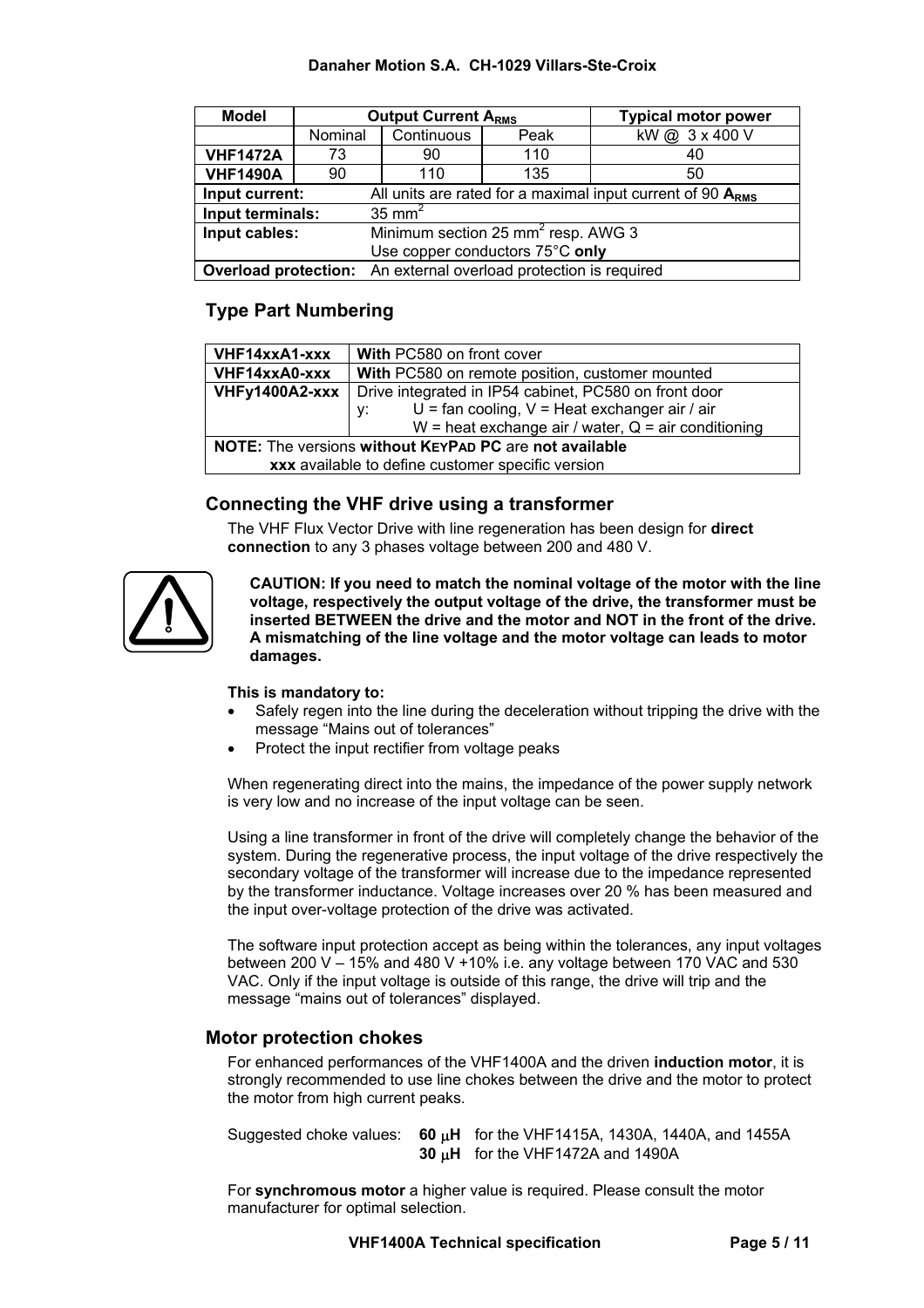## **Danaher Motion S.A. CH-1029 Villars-Ste-Croix**

| <b>Model</b>    |         | <b>Output current A<sub>RMS</sub></b> |           | <b>Heat dissipation</b> |
|-----------------|---------|---------------------------------------|-----------|-------------------------|
|                 | Nominal | Continuous                            | Peak      | Watts                   |
| <b>VHF1415A</b> | 15      | 18                                    | 30        | 360                     |
| <b>VHF1430A</b> | 30      | 36                                    | 45        | 720                     |
| <b>VHF1040A</b> | 40      | 48                                    | 60        | 1000                    |
| <b>VHF1055A</b> | 60      | 72                                    | 83        | 1300                    |
| <b>VHF1072A</b> | 73      | 90                                    | 110       | 1800                    |
| <b>VHF1090A</b> | 90      | 108                                   | 135 (150) | 2200                    |

## **Output power and heat dissipation**

**The dimensions and weight of the VHF1400A** 



| Type                      | <b>Overall dimensions</b> |          | <b>Mounting screws location</b> |                  |       | Weight |    |
|---------------------------|---------------------------|----------|---------------------------------|------------------|-------|--------|----|
|                           | Width                     | Height   | Depth                           | Slot             | Width | Height | kg |
|                           | A mm                      | $C_{mm}$ | B mm                            | F mm             | E mm  | D mm   |    |
| <b>VHF1415A, VHF1430A</b> | 223                       | 557      | 265                             | $7(4 \times M6)$ | 199   | 537    | 29 |
| VHF1440A to VHF1490A      | 308                       | 645      | 318                             | $9(4 \times M8)$ | 279   | 625    | 41 |

# **Cabinet enclosure**

- 1. The cabinet size and / or cabinet fan cooling, heat exchanger, air conditioning must be sized according the power dissipation shown on the table **Output power and heat dissipation** above.
- 2. The minimum distances between cabinet walls and the drive (left, right, top and bottom) as well between drives mounted side by side are 100 mm.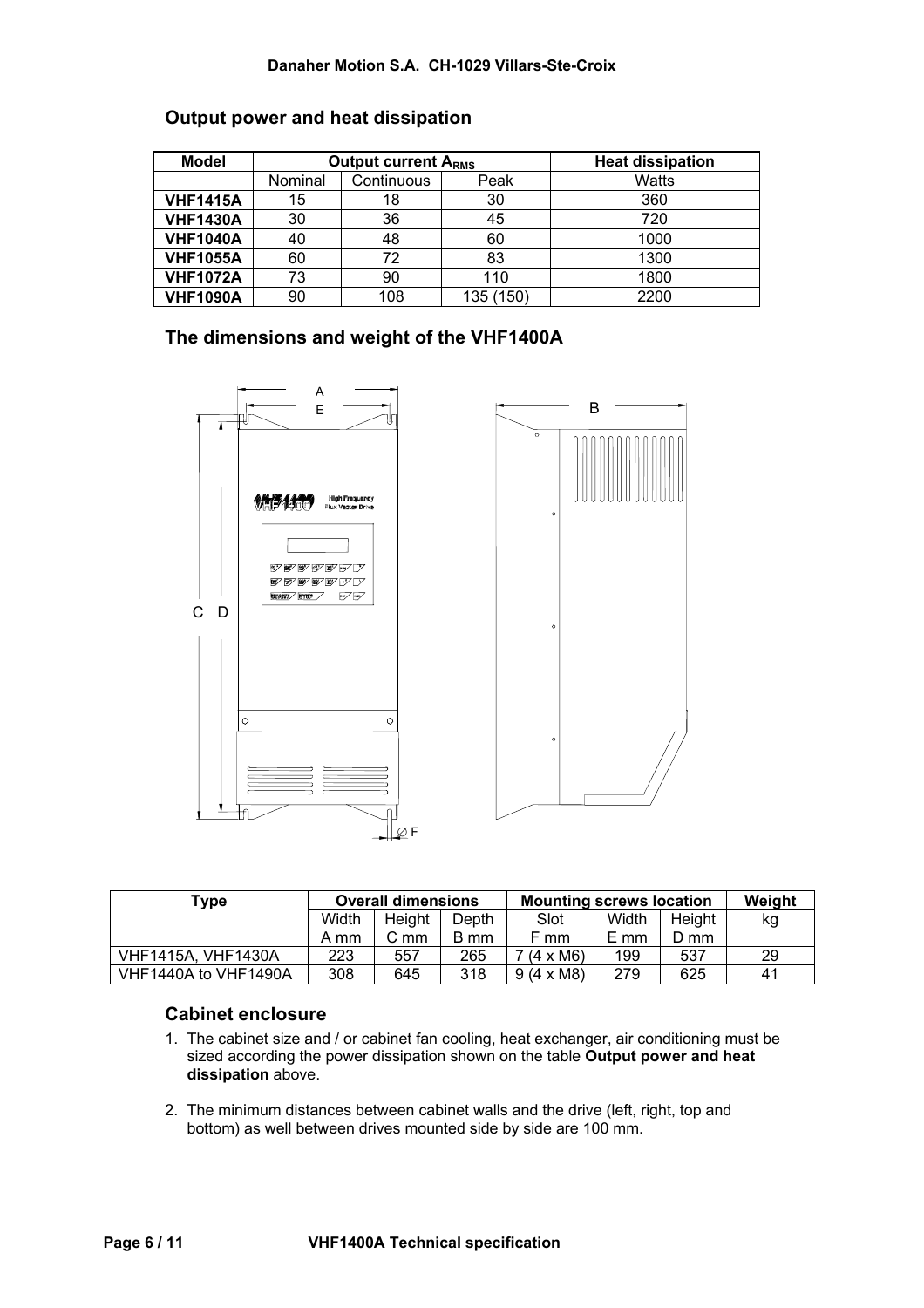*VHF1415A - VHF1430A - Drive overview* 

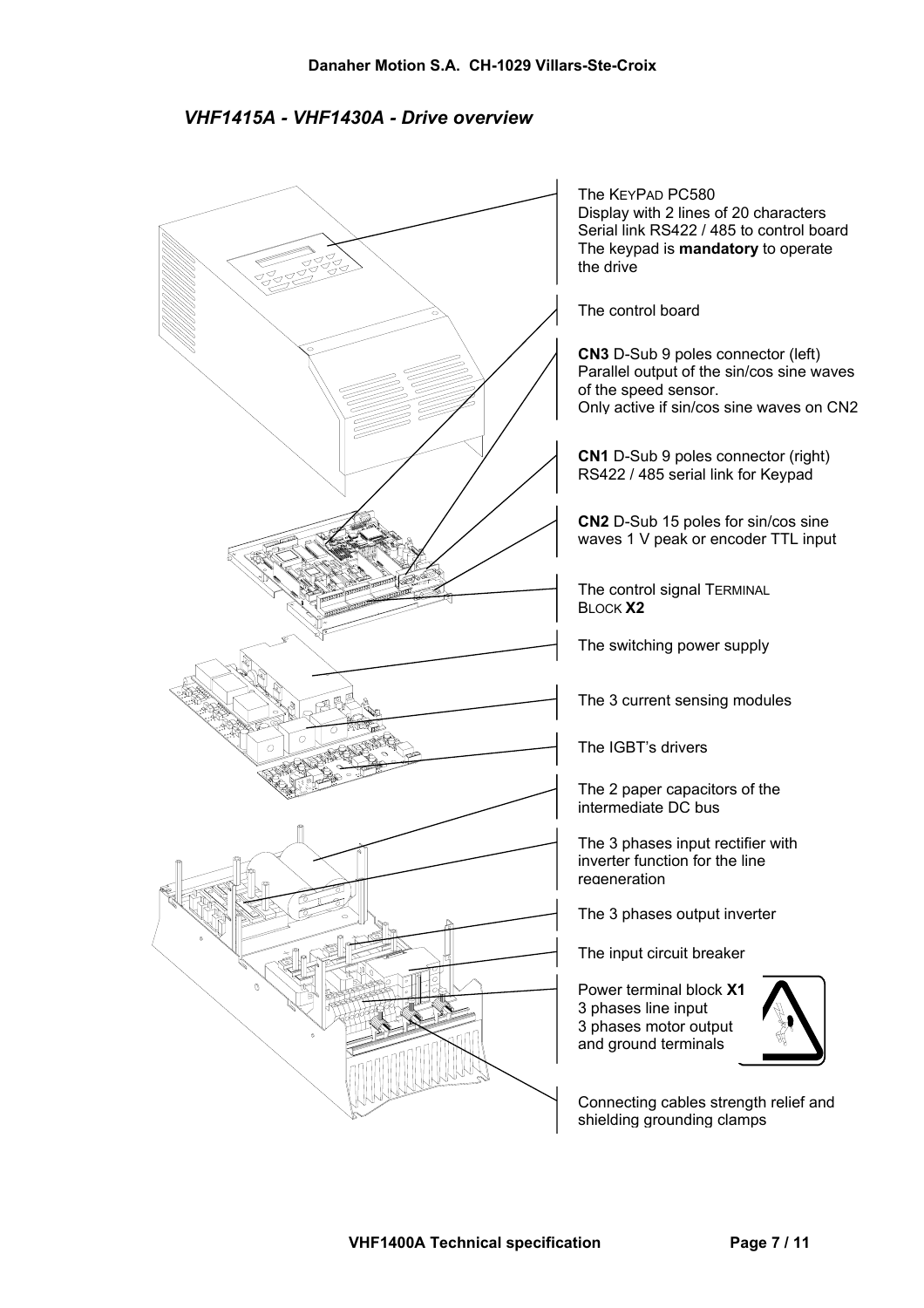# *VHF1440A to VHF1490A Drive overview*

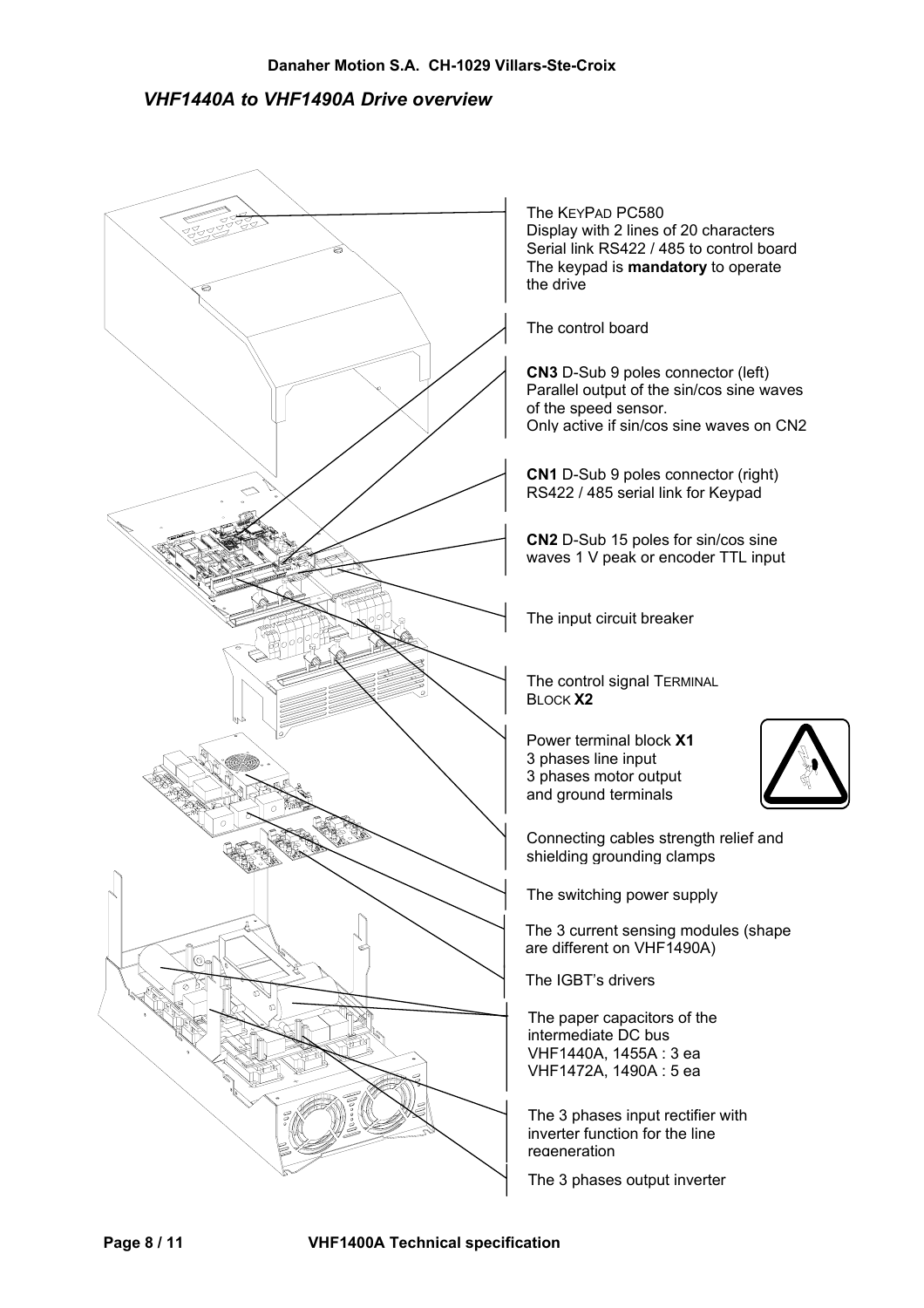## **Danaher Motion S.A. CH-1029 Villars-Ste-Croix**

# **VHF1400A – The programmed parameters of the Menu A, B, C and M ASYNCHRONOUS MOTORS**

#### **Menu A : Converter data**

| <b>Display</b>                                |                    | <b>Please copy</b><br>Menu A data |               |  |
|-----------------------------------------------|--------------------|-----------------------------------|---------------|--|
| Max. current                                  |                    |                                   |               |  |
| <b>Software version</b>                       |                    |                                   |               |  |
| Delivery date                                 |                    |                                   |               |  |
| Serial number                                 |                    |                                   |               |  |
| <b>Menu B: Operation / Motors</b>             |                    |                                   |               |  |
| <b>Display</b>                                |                    | FS                                | $\mathsf{cs}$ |  |
| $0 = F$ 1=GB 2=D 3=I 4=E                      |                    | 1                                 |               |  |
| Mains voltage                                 |                    | 400                               |               |  |
| Set Point Mode                                |                    | 0                                 |               |  |
| START / STOP                                  |                    | 0                                 |               |  |
| START / STOP TB                               |                    | 0                                 |               |  |
| Speed display units                           |                    | 1                                 |               |  |
| Motor reversing                               | $0=NO$             | $\mathbf{0}$                      |               |  |
| Motor reversing                               | $\overline{1}$ =TB | 1                                 |               |  |
| Stop by default                               | $0 =$ Coast        | 0<br>0                            |               |  |
| Delay time                                    | s                  | 0                                 |               |  |
| Freq. Ctrl source                             |                    | 0                                 |               |  |
| Freq. Ctrl 1<br>Freq. Ctrl 2                  |                    | $\mathbf{0}$                      |               |  |
| Freq. Ctrl 3                                  |                    | 0                                 |               |  |
| Freq. Ctrl 4                                  |                    | 0                                 |               |  |
| Motor partition select.                       |                    | $\bf{0}$                          |               |  |
| PASSWORD:                                     |                    | XXX                               | <b>XXX</b>    |  |
| Motor partition No                            |                    | 0                                 |               |  |
| Asynchronous motor                            |                    | 0                                 |               |  |
| Prec. encoder /No of pulses                   |                    | 256                               |               |  |
| Shape signal sensor 0=sin                     |                    | 0                                 |               |  |
| Acceleration time                             |                    | 10                                |               |  |
| Deceleration time                             |                    | 10                                |               |  |
| Nom. motor voltage                            |                    | 1                                 |               |  |
| Max. motor operating                          |                    | 1.0                               |               |  |
| frequency                                     |                    |                                   |               |  |
| Number of poles                               |                    | $\overline{\mathbf{2}}$           |               |  |
| Nominal current of motor                      |                    | 1.0                               |               |  |
| Admissible overload                           |                    | 1.0                               |               |  |
| Base speed < max. speed                       |                    | 0                                 |               |  |
| Base speed                                    |                    | 0                                 |               |  |
| Motor power at break point                    |                    | 0<br>$\overline{\mathbf{0}}$      |               |  |
| Nominal power of motor                        |                    | 1                                 |               |  |
| Nom. speed at nom. power<br>Default frequency |                    | $\overline{1.0}$                  |               |  |
| Motor current ref. Itrip                      |                    | 1.0                               |               |  |
| Prohibited frequency                          |                    | 0                                 |               |  |
| Skip frequency 1                              |                    | 0                                 |               |  |
| Skip bandwidth 1                              |                    | 0                                 |               |  |
| Skip frequency 2                              |                    | 0                                 |               |  |
| Skip bandwidth 2                              |                    | 0                                 |               |  |
| Skip frequency 3                              |                    | 0                                 |               |  |
| Skip bandwidth 3                              |                    | 0                                 |               |  |
| Pre-set frequency by TB                       |                    | 0                                 |               |  |
| Pre-set frequency 1                           |                    | 1.0                               |               |  |
| Pre-set frequency 2                           |                    | 1.0                               |               |  |
| Pre-set frequency 3                           |                    | 1.0                               |               |  |
| Pre-set frequency 4                           |                    | 1.0                               |               |  |
| Pre-set frequency 5                           |                    | 1.0                               |               |  |
| Pre-set frequency 6                           |                    | 1.0                               |               |  |
| Pre-set frequency 7                           |                    | 1.0                               |               |  |

| <b>Display</b>            | <b>FS</b> | $\overline{\text{cs}}$ |
|---------------------------|-----------|------------------------|
| Position control source   | 0         |                        |
| Position reference        | 0         |                        |
| Position set point KEYPAD | 1.0       |                        |
| Teach-in operation        |           |                        |
| Setting stop position 1   | 1.0       |                        |
| Setting stop position 2   | 1.0       |                        |
| Setting stop position 3   | 1.0       |                        |
| Setting stop position 4   | 1.0       |                        |
| Setting stop position 5   | 1.0       |                        |
| Setting stop position 6   | 1.0       |                        |
| Setting stop position 7   | 1.0       |                        |
| Setting stop position 8   | 1.0       |                        |
| Data Menu B OK?           |           |                        |

#### **Menu C : Inputs / Outputs**

| Reached speed                  | $Rel. No =$ |
|--------------------------------|-------------|
| Zero Speed                     | $Rel. No =$ |
| START / STOP                   | $Rel. No =$ |
| Position reached               | $Rel. No =$ |
| Failure                        | $Rel. No =$ |
| <b>External interlocks</b>     | $Rel. No =$ |
| Converter overload             | $Rel. No =$ |
| Aux. power supplies            | $Rel. No =$ |
| Motor temp. PTC                | $Rel. No =$ |
| Alarm converter temp.          | $Rel. No =$ |
| Alarm converter trip <5s       | $Rel. No =$ |
| Converter $\geq 80^\circ$ C    | $Rel. No =$ |
| Mains anomaly                  | Rel. No =   |
| Programmable analog            | $Rel. No =$ |
| input AN1                      |             |
| Threshold level 1              | V           |
| Time delay                     | S           |
| Programmable analog            | $Rel. No =$ |
| input AN2                      |             |
| Threshold level 2              | V           |
| Time delay                     | s           |
| Motor overload Im > Itrip      | Rel. No =   |
| Motor current ref. Itrip       | A           |
| Time delay Im > Itrip          | s           |
| SAN1: 1=N (Speed)              |             |
| 2=Im (Motor current)           |             |
| 3=T (Motor torque)             |             |
| 4=Pw (Active power)            |             |
| 5=Fr (Slip)                    |             |
| SAN2: $1=N$ , $2=Im$           |             |
| 3=T, 4=Pw, 5=Fr<br>$$ $M$ $AA$ |             |

#### **Menu M – Auto-tunning**

| <b>Display</b>             | <b>FS</b> | <b>CS</b> |
|----------------------------|-----------|-----------|
| Position rigidity          | 0         |           |
| Position window            | 0.1       |           |
| Priority STOP time = $(s)$ | 10        |           |
| <b>Corrective Factor</b>   | 500       |           |
| <b>System Constant</b>     | 500       |           |
| Dynamic Factor             | 0         |           |
| Filter factor              | 2         |           |

**FS : Factory setting** 

**CS : Customer setting**